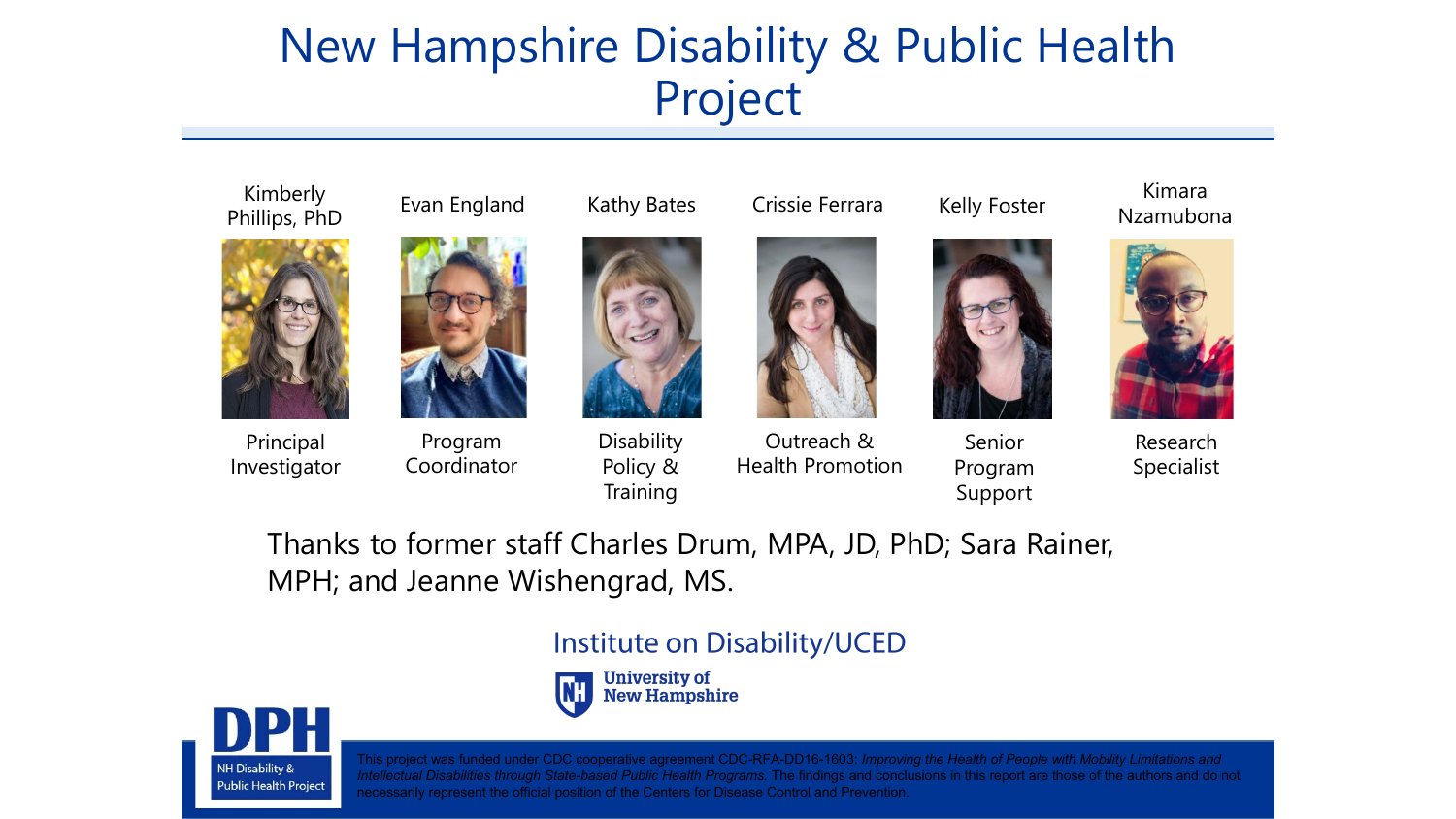## Sustainable Systems Changes



Revised organizational mission statement for NH Division of Public Health Services

#### **Former Mission Statement**

To protect and promote physical, mental, and environmental health and prevent disease, injury, and disability.

#### **Current Mission Statement**

The Division is a responsive, expert leadership organization that promotes optimal health and well-being for all people in New Hampshire and protects them from illness and injury.

NH Bureau of Developmental Services:

New training elements added: accessible environments, preventive health, health disparities and the opportunity for DSPs and HPs to model and encourage healthy behaviors

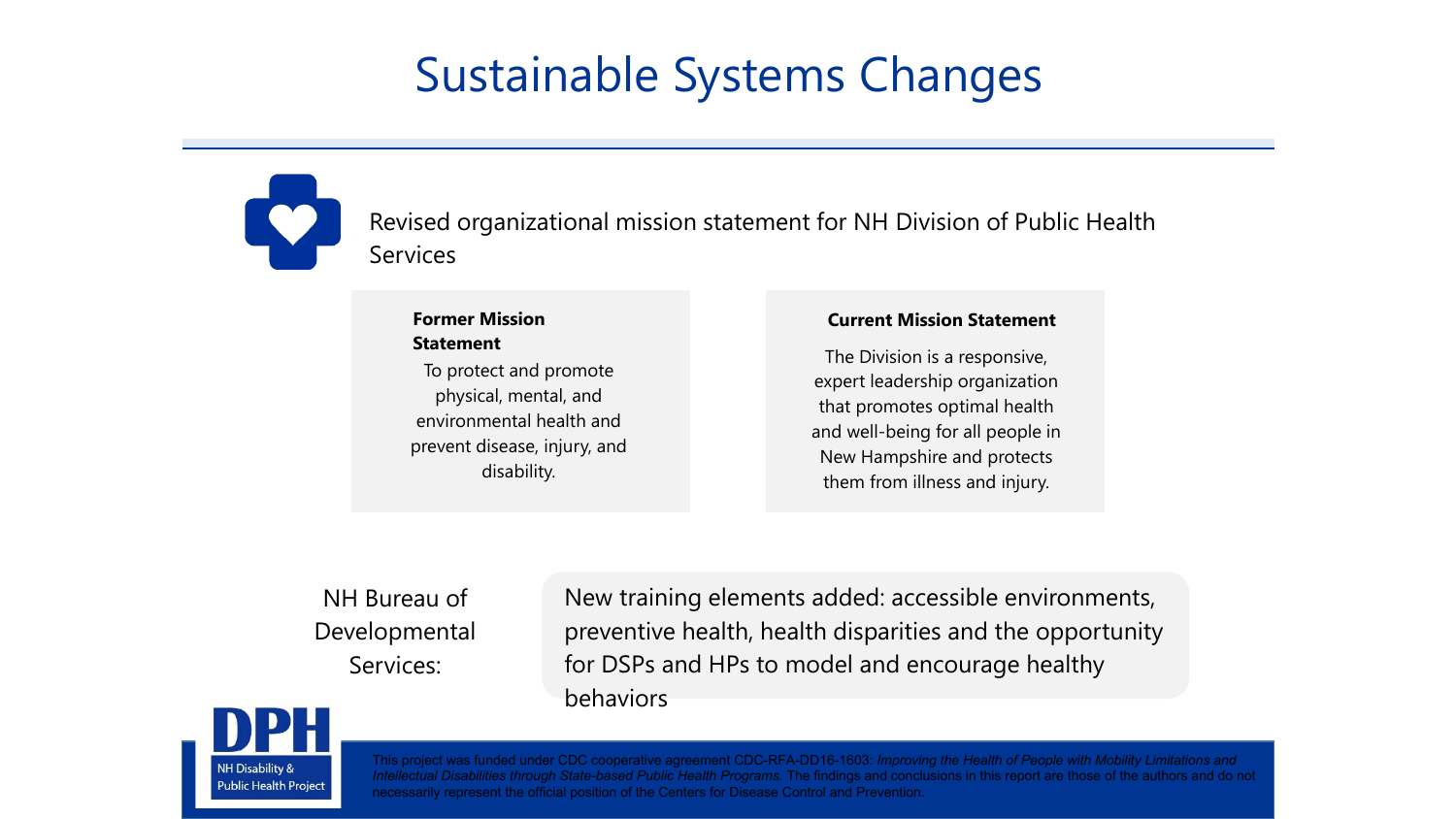## *Responsive Practice* Provider Training Impact



**426 professional credit**

"My office has used a clip from [Responsive Practice…](https://iod.unh.edu/projects/new-hampshire-disability-public-health-project/responsive-practice-healthcare-providers) I've looked for videos of this sort, and these are the best out there."

ADA Center

Michelle, Northwest



Disability competence training influences health care providers' conceptualizations of disability: An evaluation study

> (Phillips, England, Wishengrad, in press)

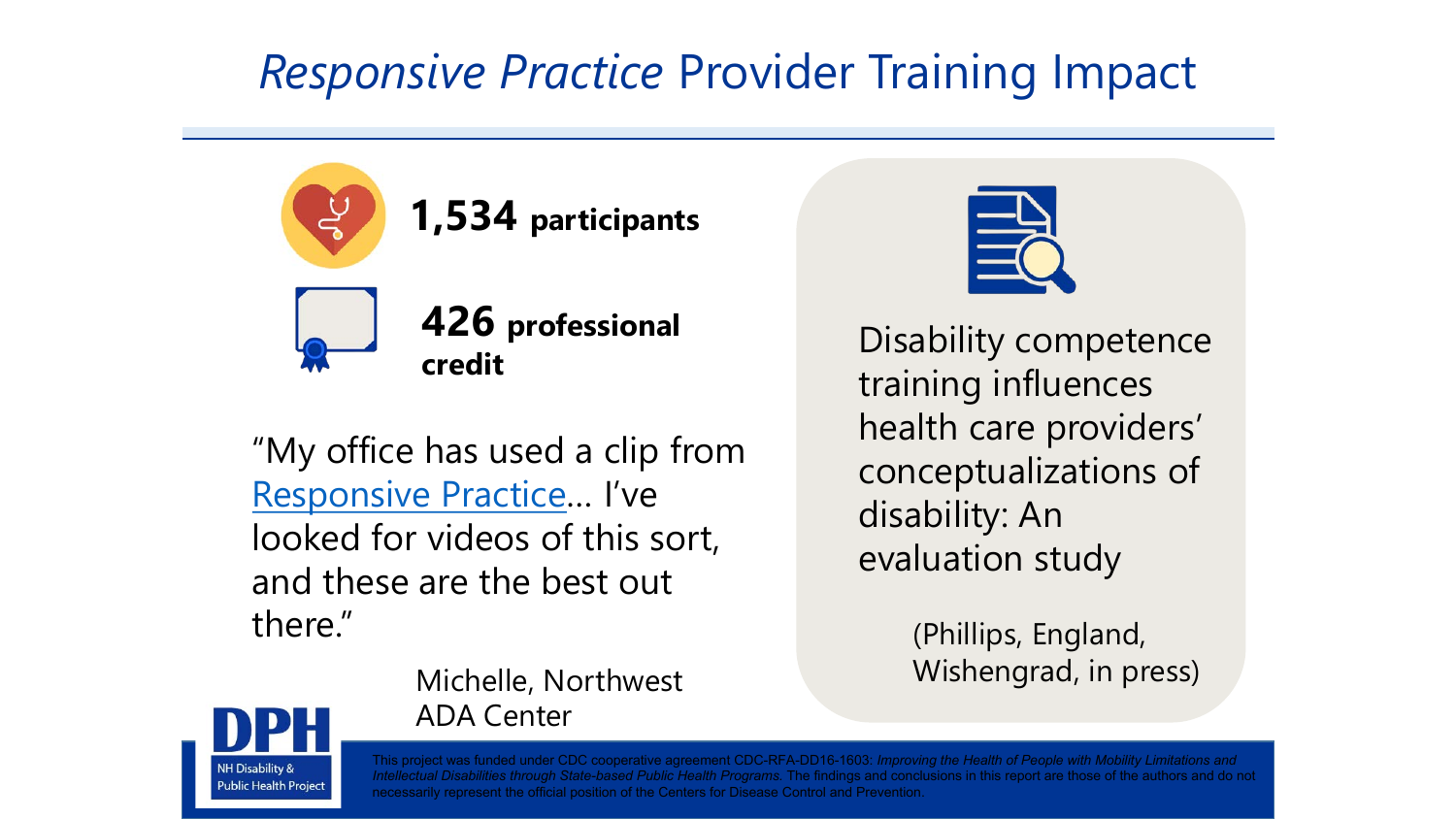# Policy Changes



2 policy positions of the New Hampshire **4** Public Health Association:

- People with Disabilities (new)
	- Public Health and Social Justice (updated)

2 Regional Public Health Councils have changed early morning meeting times to be more accessible.



"We need to walk the talk. If we talk about equity and inclusion, we need to be prepared to act and cocreate space for us to work together."

Paula, Seacoast

NEW HAMPSHIRE

Improving Health, Preventing Disease, Reducing Costs for Al